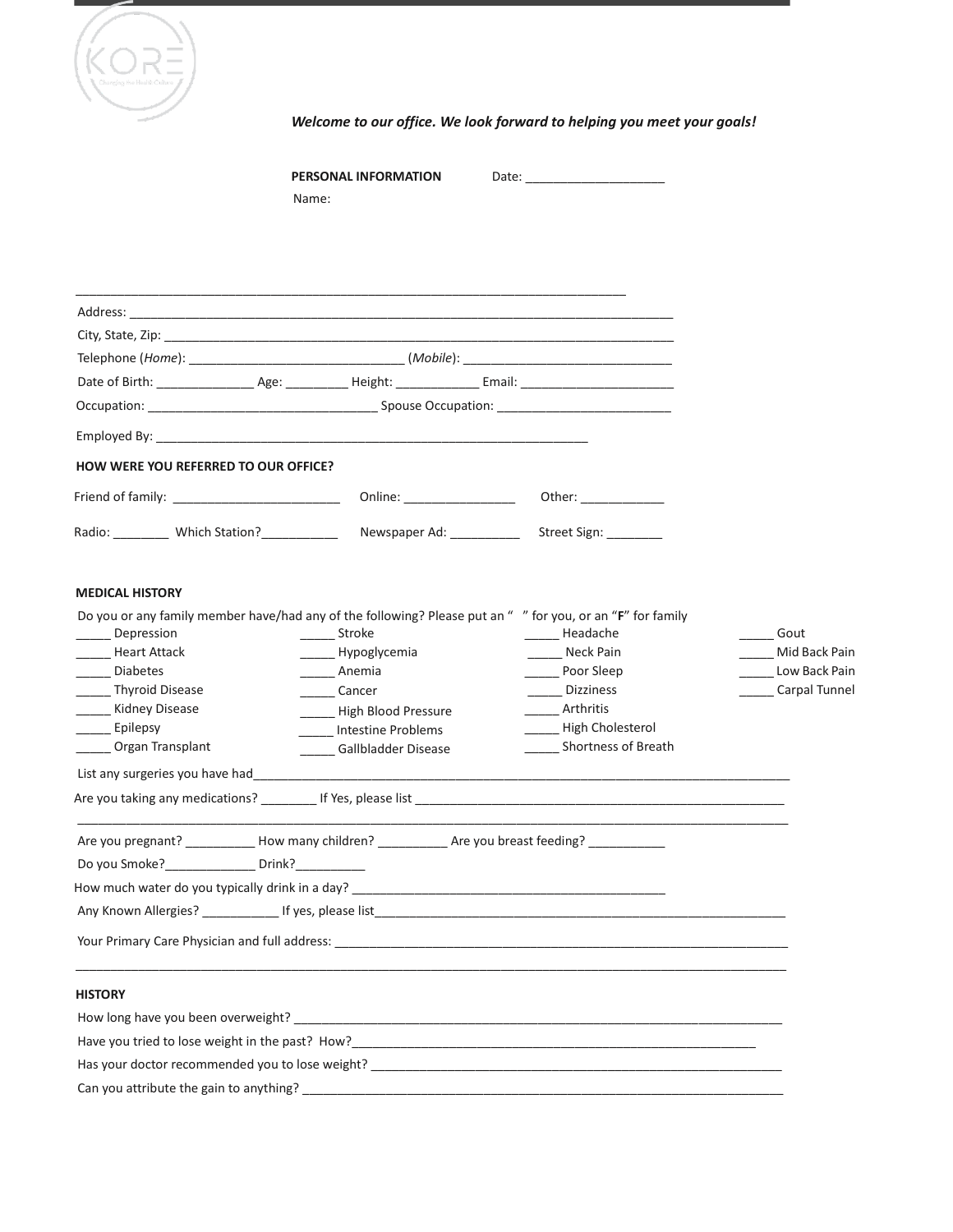| What is your energy level on a scale of 1-10, with 1 being the lowest and 10 the highest? |
|-------------------------------------------------------------------------------------------|
| On average, how many hours of sleep do you get each night?                                |
| How many times do you eat out at a restaurant during an average week?                     |

## **GOALS**

What is your Goal Weight? \_\_\_\_\_\_\_\_\_\_\_\_\_\_\_\_\_\_\_\_\_\_\_\_\_\_\_\_\_\_\_\_\_\_\_\_\_\_\_\_\_\_\_\_\_\_\_\_\_\_\_\_\_\_\_\_\_\_\_\_\_\_\_\_\_\_ When was the last time you were at that weight?\_\_\_\_\_\_\_\_\_\_\_\_\_\_\_\_\_\_\_\_\_\_\_\_\_\_\_\_\_\_\_\_\_ How much weight have you lost and gained then lost and gained in the past? \_\_\_\_\_\_\_\_\_\_\_\_\_\_\_\_\_\_\_\_\_\_\_\_ On a scale of **1-10**, with 10 meaning "*I'm fully committed, I want to start right now*", & 1 meaning "*I'm not interested*" - What is your current level of commitment? \_\_\_\_\_\_\_\_\_\_\_\_\_\_\_\_\_\_\_\_\_\_\_\_\_\_\_\_\_\_\_\_\_\_\_

Weight Loss Program Information

## **FOR THIS NEXT SECTION PLEASE ANSWER THE FOLLOWING QUESTIONS HONESTLY SO WE CAN DO OUR BEST TO HELP YOU REACH YOUR GOALS.**

Check ALL areas of treatment that interest you:

| $\Box$ Weight Loss $\Box$ Cleansing and Detoxification $\Box$ General Wellness $\Box$ More Energy $\Box$ Stress Reduction $\Box$ Other |
|----------------------------------------------------------------------------------------------------------------------------------------|
| Did you know that all treatments above are 100% safe?<br>$\Box$ YES $\Box$ NO                                                          |
| Have you ever used any of the treatments above? $\Box$ YES $\Box$ NO                                                                   |
| Does your weight problem make you physically uncomfortable? $\square$ YES $\square$ NO                                                 |
| If yes, please explain:                                                                                                                |
|                                                                                                                                        |
| If yes, please explain:                                                                                                                |
| Are you embarrassed by your excessive weight? $\Box$ YES $\Box$ NO                                                                     |
| If yes, please explain:                                                                                                                |
| Does being overweight and unhealthy limit your activities?<br>$\Box$ YES $\Box$ NO                                                     |
| Do you binge eat? $\square$ YES $\square$ NO                                                                                           |
| Do you suffer from uncontrollable cravings? $\Box$ YES $\Box$ NO                                                                       |
| Do you feel that food controls you? $\Box$ YES $\Box$ NO                                                                               |
| Do you eat because of your emotions? $\Box$ YES $\Box$ NO                                                                              |
| Do you eat between meals? □ YES □ NO                                                                                                   |